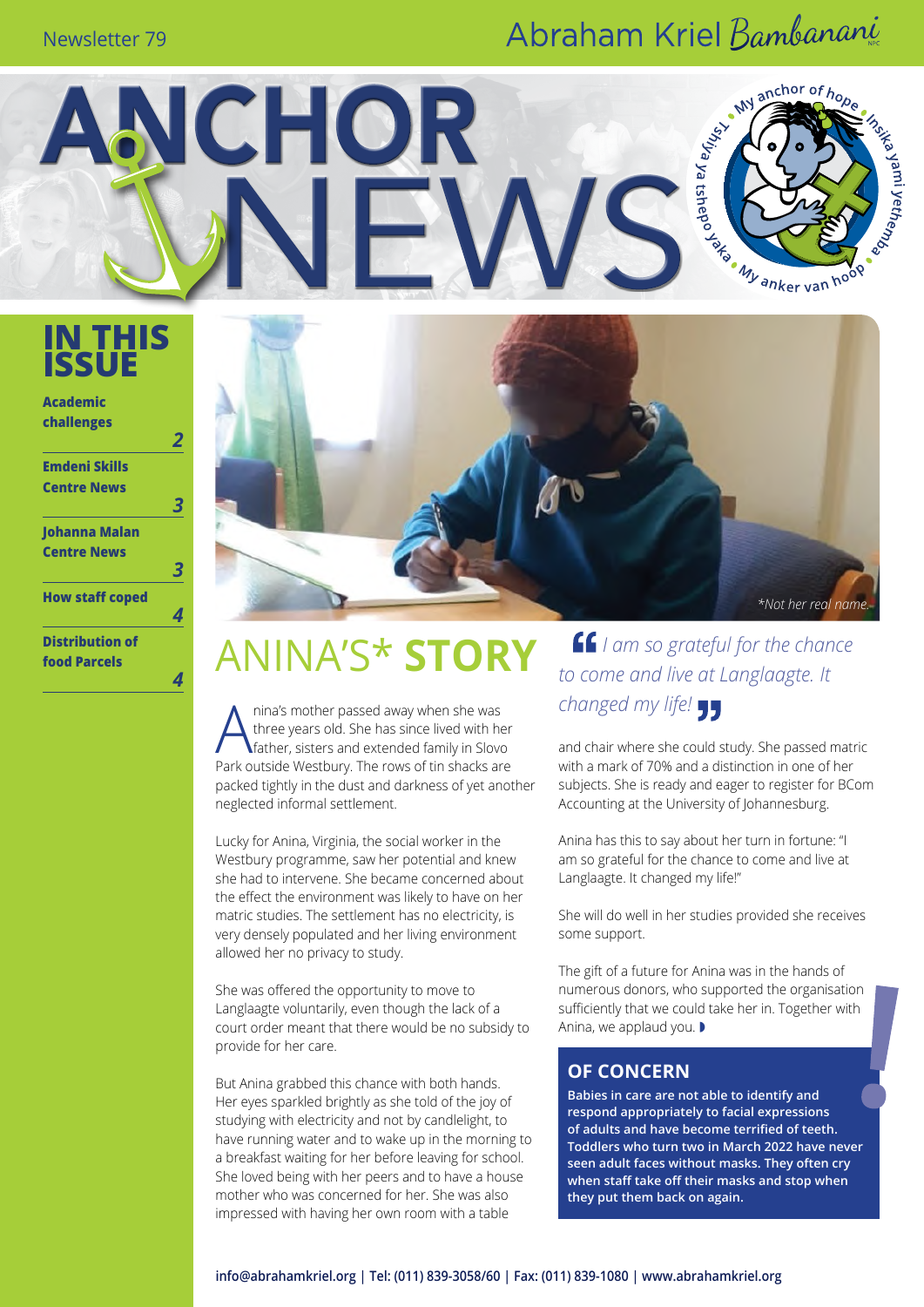# Academic challenges **during 2021**

The education of children continued to be<br>an uphill struggle during 2021. Most of the<br>schooling took place at home for periods of<br>time and at school on alternate days for the rest of he education of children continued to be an uphill struggle during 2021. Most of the schooling took place at home for periods of the time. For many learners, this was not enough. With homework and instructions arriving via email or WhatsApp, caregivers and children found the amount of homework and the difficulty levels of the material exhausting.

Yet there was a definite silver lining for the educational practices at Abraham Kriel Bambanani. Thanks to the devoted care staff, all children in residential care managed to pass. Campus manager Riana Marx put her teaching background to good use, while Ernesta Snyman took the lead at Maria Kloppers. At satellite homes, the house parents were the ones to bear the brunt of this challenging task.

Our community service programmes tried their best, and 396 out of the 519 learners managed to pass.

Unfortunately, the community service programmes in Westbury and Soweto faced more obstacles. The lack of access to reliable internet, coupled with caregivers being barred from in-person visits to beneficiaries, lessons often did not reach the learners. Meaningful resources to do homework were few and far between and no alternatives were made available to help the children deal with the demanding curriculum.

At Westbury, the pass rate was 63% and in Soweto 82%. Abraham Kriel Bambanani's staff are ready to aid with schooling and the necessary support to help each learner stay engaged with their studies and work towards their dreams.

One of the major obstacles we have encountered – and we foresee this becoming ever greater in the future – is the missed learning opportunities and the disadvantage this places today's learners at. Children have asked for extra classes in Maths and English. We strive to give our beneficiaries a good grounding and a well-rounded education. But we need committed volunteers who can help provide additional lessons on an ongoing basis. We are desperate for volunteers.  $\blacktriangleright$ 



### **Some stats\***

| Programme name              | Number of children | Number of schools |  |  |
|-----------------------------|--------------------|-------------------|--|--|
|                             | attending school   | attended          |  |  |
| Maria Kloppers Campus       | 30                 | 8                 |  |  |
| Langlaagte Campus           | 54                 | 11                |  |  |
| Seven satellite homes       | 65                 | 25                |  |  |
| <b>Westbury Family Care</b> | 161                | 13                |  |  |
| Soweto Family Care          | 379                | 24                |  |  |

*\*Data includes pre-school learners*

Thabo recieves six distinctions in his BCom Law first year.

# Tanya enjoys her inhouse training to care for the elderly

Tendani is one step closer to a diploma in Public Relations with success in her first year

## Simona begins her Zuma year as a nurse

s her<br>S her<br>Beauty Gherapy course Rhonda passes her Nikita achieves 81% in her Early Childhoood<br>Development course<br>All Course

# Andrew finished a 6 month course in Sound Engineering

Masego, Ayanda, Lungile, Snenhlanhla, Mapontsho and Zandile<br>all passed their studies and are looking fapontsho and Zandile maccgo, Ayarida, Lungile, Shenhlanhla, Mapontsho and Zandile<br>all passed their studies and are looking forward to their futures.

### Millie passed her BA Psychology first year at NWU

### LIZA AND ANINA WILL START THEIR TERTIARY STUDIES IN 2022

minimize sharp men remnant studies in 2022<br>nished her first year<br>for a diploma in Human Resource Management Masego finished her first year<br>for a diploma in Hur

### **But not all is doom and gloom**

- Little Jabulani\* failed grade 1 in 2020. Guided by the class coordinator, she showed great improvement and passed grade 1 in 2021 with a mark of 81%. Sometimes children are simply not ready yet.
- In the Soweto programme, 14 kids performed very well indeed, despite the difficulties accessing learning materials. They achieved an average of more than 70%.
- $\blacktriangleright$  In Westbury, five beneficiaries received certificates for outstanding academic performance.
- Aside from Anina\*, whose story is on page 1, another

learner from Langlaagte excelled and achieved an average of 81% in 2021.

- Nine-year-old Danny\*, who stays at the Martha Street 90 House, was selected for a provincial cricket team. He also excelled in martial arts.
- Right in the middle of the final 2021 exams, Wendy\*, a grade 7 girl, was admitted to the Kempton Park East satellite home. She had missed almost an entire year of school. Thanks to the school providing all the learning material and the house mother's coaching, Wendy managed to pass Grade 7. Day saved!

*\*The real names of children under eighteen were not used in this newsletter*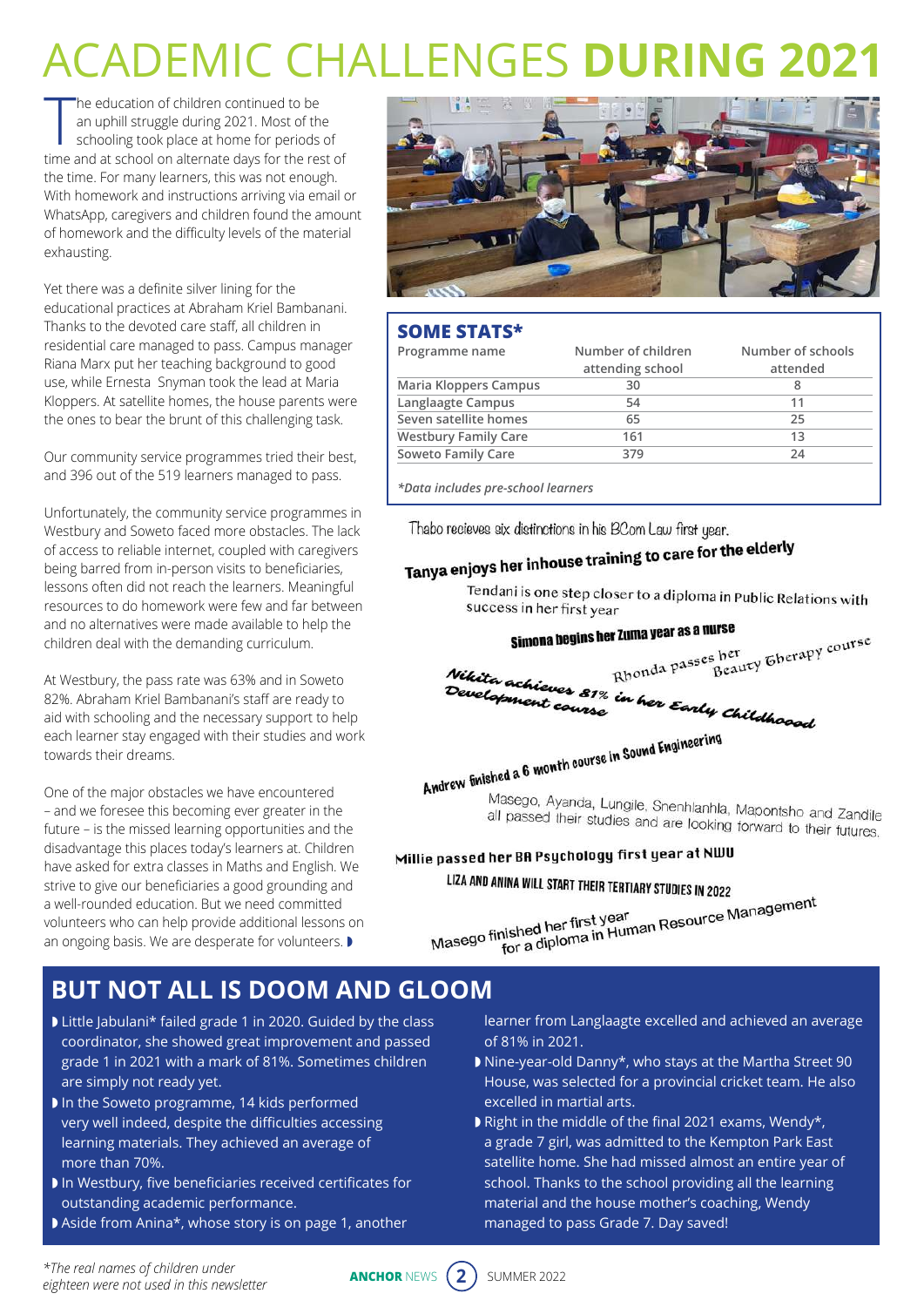

# WHAT WENT DOWN AT THE **Emdeni Skills Centre during 2021**

It was business as usual at Emdeni at the<br>beginning of 2021. Then the Delta variant<br>reared its ugly head. All courses had to be<br>suspended and pertanged. The outcome? t was business as usual at Emdeni at the beginning of 2021. Then the Delta variant suspended and postponed. The outcome? Learners were not able to finish their respective courses in time. These courses have now resumed.

The pandemic also made it impossible for a proper graduation ceremony to be held. No large gatherings were possible, so students who completed their courses received their certificates in small groups. We hope one day those Instagram likes will turn into audible applause – perhaps even hard cash earned.

Many of the students at the Emdeni Skills Centre are unemployed and disadvantaged. It became clear fairly early on that some of them needed help to survive. They were included on the food parcel list. Most of them received three parcels per quarter.

We provided some students with clothes, sanitary towels and toiletries. Transport fares were given to students who were called for interviews. We never stop trying to help these young adults find their feet.

Pheli Baduza, campus manager at the Emdeni Skills Centre, was only too aware of the outbreak of a second pandemic among

students, namely gender-based-violence. She acted as an intermediary between victimised students and POWA (People Opposed to Women Abuse).

A wonderful initiative was the 4TH year social work students form UJ, who worked with the Emdeni students in individual counselling and group therapy for roughly eight weeks at a time. Issues such as violence, abuse and other social behaviours that affect the students were discussed and unpacked.

Strategies to cope with these stressors help empower students to become the pillars our society needs for a prosperous future.

## News from the Johanna Malan **Early Childhood Development Centre**

J at school in 2021. This was as a result ohanna Malan ECDC had 55 children of funds being raised during the literacy campaign in September last year. We hope to accommodate as many as our infrastructure and finances allow during 2022.

Our Grade R teacher tested positive for Covid, which led to the school having to close early for the December holidays. To our great sadness, this meant that the Grade Rs could not have their graduation ceremony. It was a massive let down for the children and their parents.

We wish each and every one of these little champions only the best.  $\blacktriangleright$